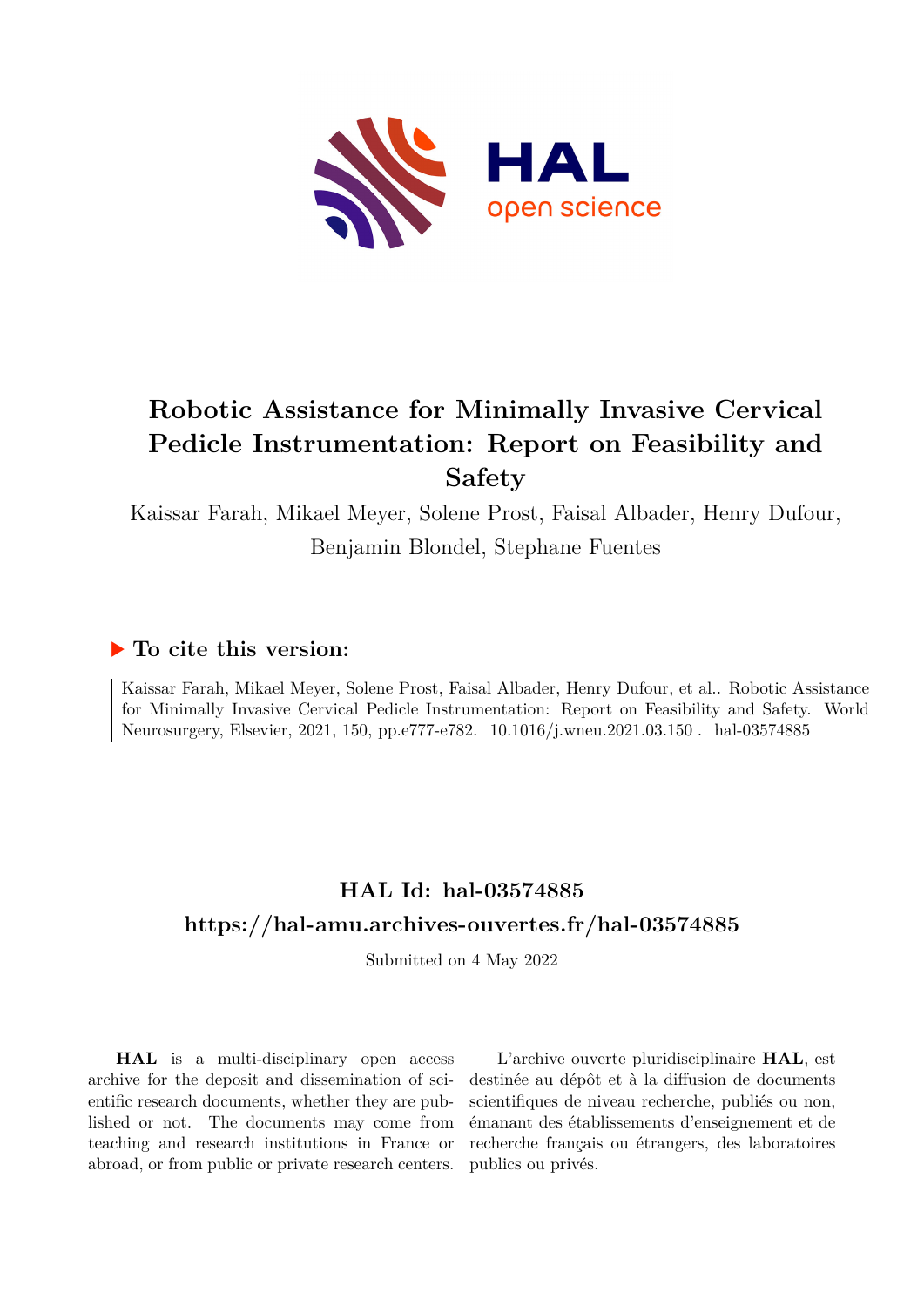# Robotic Assistance for Minimally Invasive Cervical Pedicle Instrumentation: Report on Feasibility and Safety

Kaissar Farah $^{1,3}$ , Mikael Meyer $^{1,3}$ , Solene Prost $^{2,3}$ , Faisal Albader $^{1,3}$ , Henry Dufour $^{1,3}$ , Benjamin Blondel $^{2,3}$ , *Stephane Fuentes1,3*

■ BACKGROUND: Accurate screw placement remains challenging, especially in the cervical spine. We present our first experience of minimally invasive posterior cervical and upper thoracic pedicle screw fixation in the lower cervical spine.

■ METHODS: This study reports a case series of patients, undergoing posterior percutaneous pedicle fixation using Cirq robotic assistance coupled to the Airo intraoperative computed tomography scan and Brainlab navigation system. Routine computed tomography was performed on postoperative day 2 to evaluate pedicle screw placement. The effective dose was calculated.

■ RESULTS: Between February 2020 and December 2020, 7 patients (4 men and 3 women) were treated. The mean age was 58.8 years (range, 29e75 years). Fixation was performed with a cannulated PASS OCT Reconstruction System (Medicrea). Overall, 28 screws were placed within cervical and upper thoracic pedicles. According to the Neo and Heary classification, 85.7% were rated as acceptable and 14.3% as poor. The radiation dose received by the patient was 9.1 mSv (range, 7.7e10.6 mSv). The radiation dose received by the surgical staff was 0 mSv. The postoperative course was excellent.

■ CONCLUSIONS: Posterior miniopen fixation using Cirq robotic assistance coupled with an intraoperative computed tomography navigation system is a major innovation that can improve the accuracy of pedicle screw

positioning, with acceptable patient radiation and reduced surgical team exposure.

# INTRODUCTION

**EXECUTE:** Osterior cervical spine fixation is a valuable surgical technique commonly performed to treat various degenerative, neoplastic, infectious, and traumatic conditions affecting the cervical spine. Most common scre osterior cervical spine fixation is a valuable surgical technique commonly performed to treat various degenerative, neoplastic, infectious, and traumatic conditions affecting include lateral mass, pedicle, intralaminar, and transfacet screws[.1](#page-5-0)<sup>[2](#page-5-1)</sup>

Cervical transpedicular screw fixation (CTSF) offers more biomechanical stability than do other types of internal fixation, including lateral mass screw[.3](#page-5-2) However, CTSF placement is technically demanding, and the rate of screw malpositioning was reported as  $6.7\%$  e29.1% in conventional fluoroscopy procedures.[4-7](#page-5-3) This procedure can be performed through an open or minimally invasive approach.

The fundamental aim of minimally invasive techniques is the reduction of approach-related morbidity secondary to muscle trauma, blood loss, and postoperative neck pain[.8](#page-5-4)[9](#page-5-5)

Navigation techniques can also be used for CTSF. However, no previous reports have described the accuracy of CTSF using Cirq robotic assistance (Brainlab AG, Munich, Germany). in conjunction with intraoperative computed tomography (iCT) scan navigation via a minimally invasive approach.

We present our first experience using this technique for cervical and upper thoracic transpedicular screw fixation.

# Key words

- Airo navigation
- Cervical spine
- Cirq robotic
- Minimally invasive
- Pedicle screw

#### Abbreviations and Acronyms

- CT: Computed tomography
- CTSF: Cervical transpedicular screw fixation
- DLP: Dose length product
- iCT: Intraoperative computed tomography
- OR: Operating room

*From the <sup>1</sup>Departments of Neurosurgery and <sup>2</sup>Orthopedic Surgery, and <sup>3</sup> Spine Unit, La Timone University Hospital, Assistance Publique*e*H*ô*pitaux de Marseille, Marseille, France*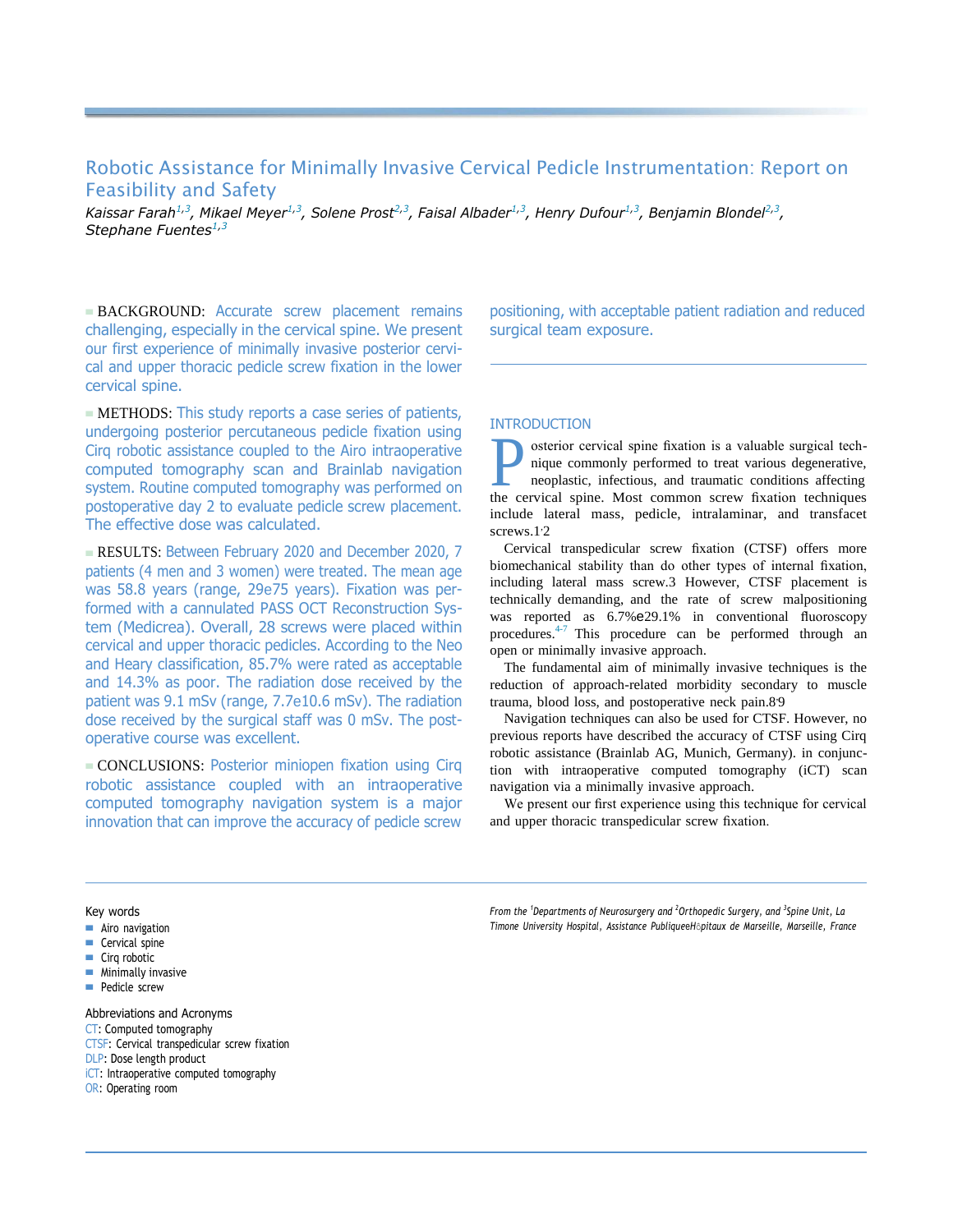# **METHODS**

### Patient Selection

We report a retrospective study carried out in our institution. Eligible patients were 18 years old or older, undergoing a complementary second-stage miniopen transpedicular screw instrumentation of the lower cervical and/or upper thoracic spine, for trauma, tumor, spondylodiscitis, or degenerative spinal diseases using intraoperative Airo computed tomography (CT) scan in conjunction with BrainLab curve navigation, Cirq robotic assistance (Brainlab AG, Munich, Germany).

All patients had previously undergone first-stage surgery via an anterior approach to the cervical spine. Anterior cervical discectomy fusion or corpectomy fusion for trauma or oncology or degenerative diseases or anterior debridement fusion for spondylodiscitis was performed.

Patient consent and ethics committee approval were obtained under reference 2019-12-12-007 from the ethics committee of Aix-Marseille University.

### Surgical Management and Technique

Under general anesthesia, the patient was placed prone on the Trumpf Medical TruSystem 7500 (Hillrom, Batesville, Indiana, USA), a radiolucent table, with the head maintained in a Mayfield holder. The lower cervical spine was in a neutral position. Required equipment consisted of intraoperative Airo CT in conjunction with BrainLab curve navigation, Cirq robotic assistance (Brainlab) and PASS OCT Reconstruction System (Medicrea, Lyon, France). The posterior neck was shaved, scrubbed, prepared, and draped. The patient reference array was clipped onto the 2-pin fixator, which was attached to the radiolucent Mayfield holder and tightened into position next to the surgical field.

The Cirq was directly mounted to the operating room (OR) table rail on the left side of the patient. The field of the acquisition was determined with a skin marker on the sterile drape and spotted with the laser navigation. Once the scan was completed under

apnea to exclude motion artifacts, images were automatically transferred to the BrainLab curve navigation system. Navigation tools were registered. A navigated probe was used to identify the preferred entry point.

A 3-cm left paramedian skin incision was performed. Exposure of the zygapophyseal joints and laminae was achieved at the index level. The Cirq was then aligned and locked firmly in place within the desired screw trajectory. A 1.5-mm diameter navigated drill with image guidance was used through the cannula on the robotic arm to create a pilot hole on the dorsal cortex of the left lateral mass. A K-wire was inserted in the hole to maintain the trajectory for screw placement. Tapping and screw insertion of the PASS OCT Reconstruction System (Medicrea) through the pedicle were performed. The diameter and length of the screw were chosen perioperatively with image guidance help.

The same procedure was repeated for the right side ([Figures](#page-2-0) 1 and [2\)](#page-3-0). A new iCT scan was performed to assess the position of the implants. Once good positioning was confirmed, 2 rods were inserted and the system locked firmly. The wounds were then closed ([Figure](#page-3-0) 3).

# Radiographic Assessment

Routine postoperative CT scans (slice thickness 1 mm) with axial, coronal, and sagittal reconstructions were obtained on postoperative day 2 or 3. They were interpreted by one of the senior authors (K.F.).

Neo classification and **U** for Heary classification) or poor also dichotomized clinical grades as acceptable (grade 1 for $\leq$ Pedicle screw placement accuracy was evaluated according to the Neo classification system for cervical pedicle screw[s7](#page-5-6) and tothe Heary<sup>10</sup> classification system for thoracic pedicle screws. We  $\text{(grade } > 2/\text{II}).$ 

#### Quantification of Radiation Exposure

For each iCT-based navigation procedure, we reported:



<span id="page-2-0"></span>Figure 1. Perioperative screenshots for (A) C5 right pedicle showing real-time three-dimensional coronal, axial, and sagittal navigation views and projection of the entry point. Note the C5 left pedicle K-wire already

positioned and (B) C6 left pedicle showing real-time three-dimensional coronal, axial, and sagittal navigation views and projection of the screw insertion after removal of the K-wire.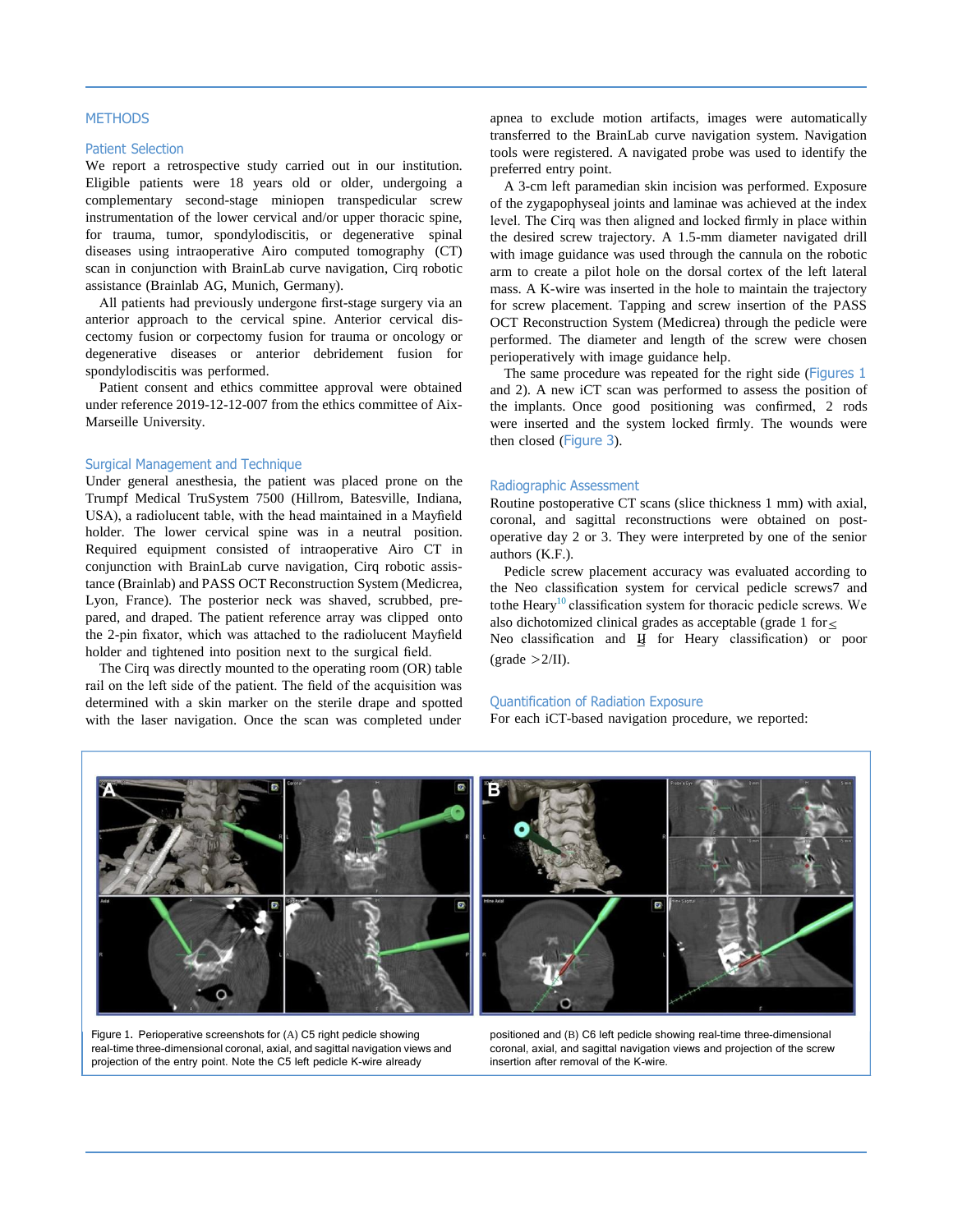



- Three-dimensional mode dose length product (DLP) in mGy/cm, defined as the total radiation exposure from iCT
- Effective dose (E) (in mSv) which is a risk-weighted measure of radiation to body organs that can be compared with background radiation levels. It can thus assess a radiologic risk. $11$

Tomography<sup>12</sup> (E<sub>1/4</sub>k  $\angle$ DLP) (k  $\angle$ <sub>1/4</sub>0.0059 for cervical as the region Each procedure was calculated using E/DLP ratio as recommended by the European Guidelines for Multislice Computed of the body scanned).

All the operative team stayed outside the OR during imaging acquisition.



Figure 3. Two 2-cm paramedian vertical wounds.

# <span id="page-3-0"></span>**RESULTS**

# Patient Population

Between February 2020 and December 2020, 7 patients (4 men and 3 women) underwent miniopen transpedicular cervical spine screw instrumentation ([Table](#page-3-1) 1).

The mean age was 58.8 years (range, 29e75 years). The mean body mass index was  $24.8 \text{ kg/m}^2$  (range, 17.1e38.05 kg/m<sup>2</sup>).

Five operations were performed for traumatic spine injury (71.4%), 1 for bone metastasis (14.3%), and 1 for infection (14.3%).

The mean surgical time was 115.7 minutes (range, 90e180 minutes). Mean blood loss was 292 mL.

<span id="page-3-1"></span>

| Table 1. Patient Demographics and Surgery Data     |                   |  |  |
|----------------------------------------------------|-------------------|--|--|
|                                                    | Value             |  |  |
| Sex ratio male/female                              | 4:3               |  |  |
| Age (years), mean (range)                          | 58.8 (29e75)      |  |  |
| Body mass index (kg/m <sup>2</sup> ), mean (range) | 24.8 (17.1e38.05) |  |  |
| Surgical time (minutes), mean (range)              | 115.7 (90e180)    |  |  |
| Number of instrumented vertebra                    | 16                |  |  |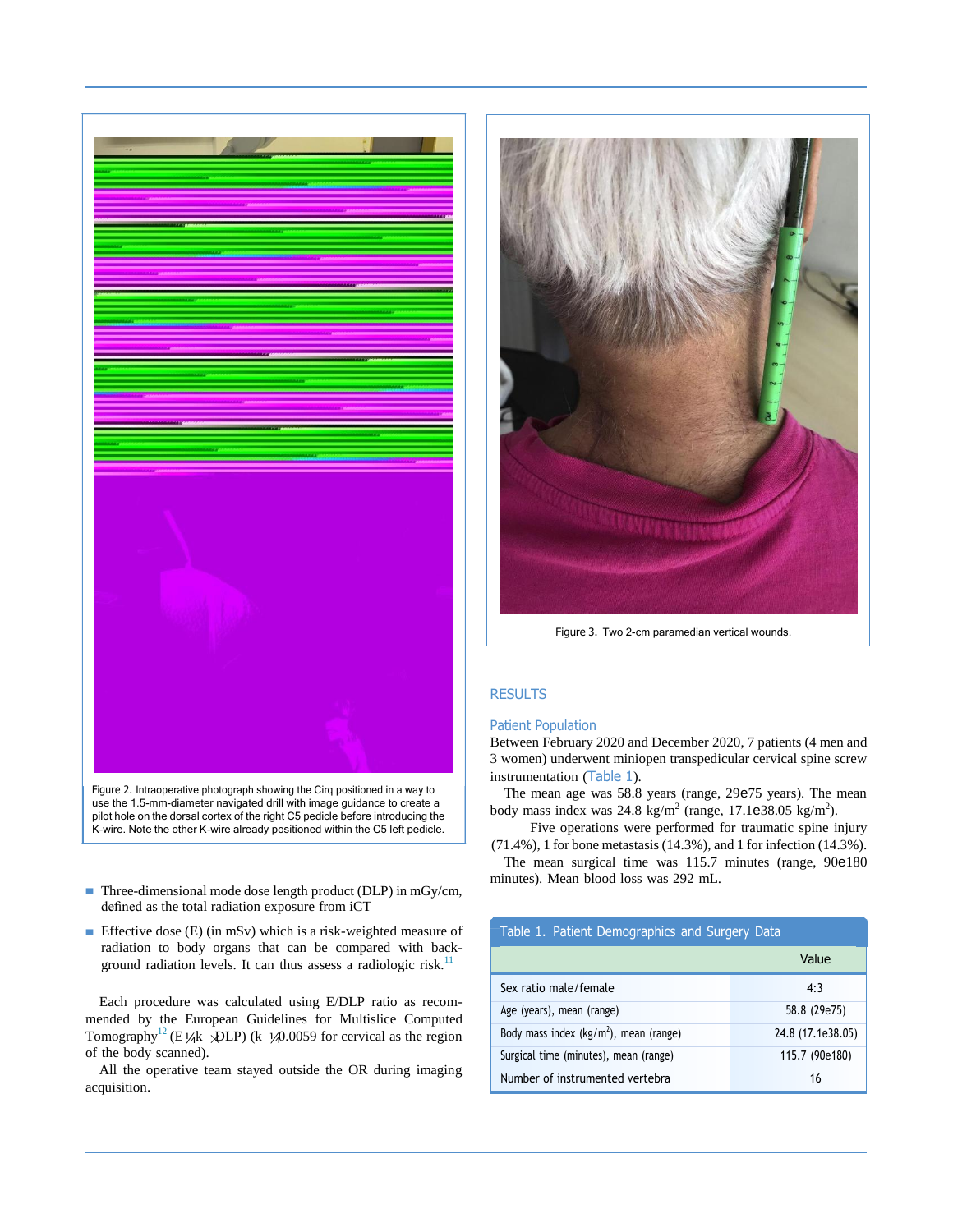#### Accuracy of Pedicle Screw Placement

Revision of malpositioned screws was based either on intraoperative judgment by the surgeon or on neurotoxic screw placement ([Tables](#page-4-0) 2 and [3\)](#page-4-1). In this series, no revision for malpositioned screw was needed. Seventeen screws were placed in the pedicles of the lower cervical spine. According to the Neo classification, 11 were grade 0, 3 grade 1, 2 grade 2, and 1 grade 3. For the thoracic spine, according to the Heary classification, 4 were grade I, 1 grade II, 0 grade III, and 0 grade IV. Of these screws, 87.5% were rated as acceptable and 12.5% as poor.

#### Radiation Exposure

The mean number of iCT acquisitions for each patient was 3.3 (range, 2e4) ([Table 4](#page-4-2)). Total DLP ranged from 1352.6 to 1803.8 mGy/cm (mean, 1561.2 mGy/cm), which corresponds to 2.77 mSv per single scan. The average total radiation dose for each patient was 9.1mSv (range, 7.7e10.6 mSv). The radiation dose received by the primary surgeon and the rest of the operative team outside the OR, during the imaging acquisition, was considered null.

### Postoperative Course

Patients had minimal postoperative pain, easily controlled by class 1 and/or 2 painkillers. Patients were released home on

postoperative day 3e4.

No infection, transfusion, or unplanned return to the OR was reported.

### **DISCUSSION**

The accuracy and technical advances in CTSF using the Cirq robotic assistance in conjunction with iCT scan navigation were investigated.

CTSF has more advantages than fixation through the spinous process, lamina, and anterior intervertebral plate, but because of

|  | <b>STATE</b> |  |
|--|--------------|--|
|  |              |  |
|  |              |  |
|  |              |  |
|  |              |  |
|  |              |  |
|  |              |  |
|  |              |  |
|  |              |  |
|  |              |  |
|  |              |  |
|  |              |  |
|  |              |  |
|  |              |  |
|  |              |  |
|  |              |  |
|  |              |  |
|  |              |  |
|  |              |  |
|  |              |  |
|  |              |  |
|  |              |  |
|  |              |  |
|  |              |  |
|  |              |  |
|  |              |  |
|  |              |  |
|  |              |  |
|  |              |  |

|                |                           | Grade          |              |              |              |
|----------------|---------------------------|----------------|--------------|--------------|--------------|
|                | <b>Number of Patients</b> | 0/I            | 1/II         | 2/III        | 3/IV         |
| C <sub>1</sub> | $\overline{2}$            | $\overline{2}$ | 0            | $\mathbf{0}$ | 0            |
| C <sub>2</sub> | 0                         | $\mathbf{0}$   | $\mathbf{0}$ | $\Omega$     | 0            |
| C <sub>3</sub> | $\overline{2}$            | 1              | 1            | $\mathbf{0}$ | $\mathbf{0}$ |
| C <sub>4</sub> | $\overline{2}$            | $\mathbf{0}$   | 1            | 1            | $\mathbf{0}$ |
| C <sub>5</sub> | $\overline{2}$            | 1              | $\mathbf{0}$ | 1            | $\Omega$     |
| C6             | $\overline{7}$            | 6              | 0            | 1            | 0            |
| C <sub>7</sub> | 8                         | $\overline{4}$ | 1            | $\Omega$     | 1            |
| T <sub>1</sub> | $\overline{2}$            | $\mathbf{1}$   | 1            | $\mathbf{0}$ | $\mathbf{0}$ |
| T <sub>2</sub> | $\overline{2}$            | $\overline{2}$ | $\Omega$     | $\Omega$     | $\Omega$     |
| T <sub>3</sub> | 1                         | 1              | 3            | $\Omega$     | $\Omega$     |
| <b>Total</b>   | 28                        | 18             | 6            | 3            | 1            |

|            | Neo/Heary (%) |
|------------|---------------|
| Acceptable | 85.7          |
| Poor       | 14.3          |

<span id="page-4-1"></span>п

anatomic complexity and possible severe complications, the application of CTSF has been limited. $13$ 

CTSF is an established technique for spinal stabilization and deformity correction. Its biomechanical advantages include increased bony purchase in the pedicle, and spanning of all 3 columns of the vertebra. It is a more effective technique in restoring segmental lordosis and global cervical lordosis compared with lateral mass fixation. $14-17$ 

Abumi et al. $^{18}$  were the first to introduce this technique in 1994, and there have been many other reports since.<sup>[19,](#page-5-13)[20](#page-6-0)</sup> The most devastating complication associated with this technique is vertebral artery injury and its potentially severe consequences. $21$ Other complications such as nerve root injury can also occur.<sup>[22](#page-6-2)</sup>

Recently, intraoperative imaging, navigation systems, and robotic guidance have been developed to assist surgeons in correct screw placement in thoracolumbar $23-27$  and upper cervical spine surgery.<sup>[28,](#page-6-4)[29](#page-6-5)</sup> Multiple manufacturers have introduced robotic platforms for use in spine surgery. The current generation of these spinal robots are all designed to assist the surgeon in the placement of screws. In general, these robotic platforms share a similar workflow. In contrast with that of the larger floormounted robotic platforms, which are designed to maxi- mize rigidity of the end effector of the robotic arm to minimize motion away from the intended screw trajectory, the Cirq robotic assistance is smaller and lighter  $(11 \text{ kg})$ .<sup>[30](#page-6-6)</sup>

<span id="page-4-0"></span>The use of navigation for CTSF was reported with good results; accuracy was up to  $95\%$ <sup>[31,](#page-6-7)32</sup> with navigation versus 70%e90% with traditional methods.[33,](#page-6-9)[34](#page-6-10) Reports of severe complications were rare. The use of this technique is attractive, especially in traumatology, because in some cases, the articular is fractured and lateral mass instrumentation is more difficult. In this case, performing a 2-level CTSF is less compromising for cervical spine motion (flexion-extension) compared with 3 or 4 levels of lateral mass fixation.

<span id="page-4-2"></span>

| Table 4. Radiation Exposure Data in the Group                                              |        |
|--------------------------------------------------------------------------------------------|--------|
|                                                                                            | Mean   |
| Number of intraoperative computed tomography<br>acquisitions/patient                       | 3.3    |
| Dose length product (mGy/cm)                                                               | 1561.2 |
| Radiation dose received by 1 patient (mSv)                                                 | 9.1    |
| Radiation dose per single scan (mSv)                                                       | 2.77   |
| Radiation dose received by the primary surgeon performing the<br>imaging acquisition (mSv) | 0      |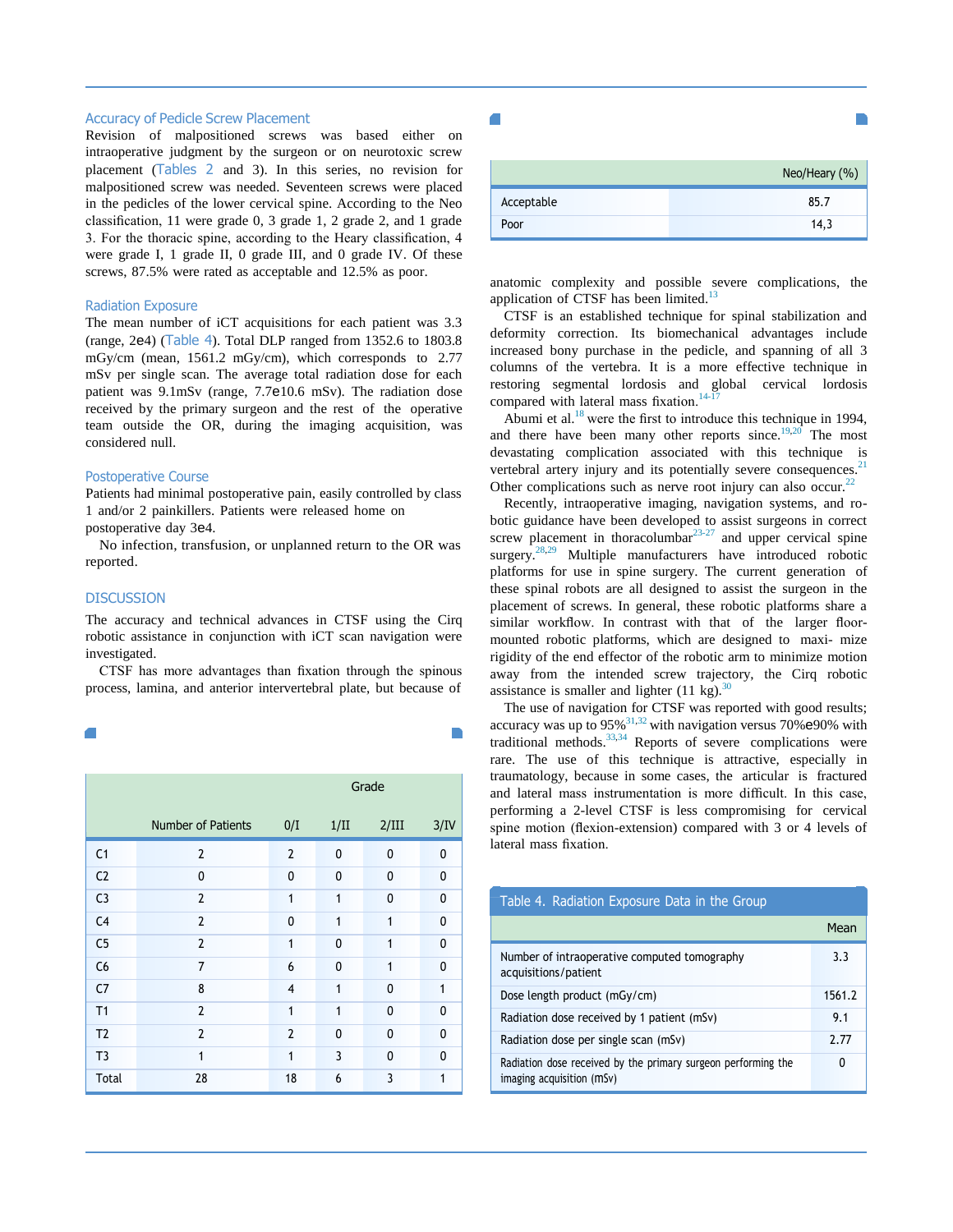# Limitations

Some technical limitations are to be noted in our series.

On the one hand, sources of errors were discussed as resulting from the mobility of the lower cervical spine (especially in patients with trauma), registration inaccuracies, and accidental displacement of reference frames. We believe that iCT-based navigation systems should be used when possible when performing posterior fixation in the lower cervical and upper thoracic spine. All sources of potential error of accuracy must be identified and adjusted before the screw placement stage.

On the other hand, we were limited technically, because we could not perform >4 levels per acquisition because of the length and mobility of the robotic arm. Also, we were limited when placing screws on the right side because it was barely possible to reach a higher convergence angle for screw positioning, because of the robotic length and limitation in mobility. In 2 cases, we had to undrape the patient and position the robotic arm on the right side to perform adequate CTSF on the latter side. This situation can explain the less acceptable positioning precision on the right side.

The system that we used for the CTSF seemed adequate because we could easily place the rods within the screw heads. Nevertheless, an adequate system with a cannulated screw should be developed to improve implant placement.

Robotic assistance is a major innovation in spine surgery.<sup>35</sup> In our experience, it reduced muscle trauma and blood loss and allowed an acceptable rate of screw positioning.

Patients undergoing this type of surgery may require shorter hospitalization and encounter fewer medical complications during their stay because of the accurate minimally invasive approach.

We report the first case series of mainly CTSF with Cirq robotic assistance in conjunction with iCT scan navigation. We are at the beginning of the learning curve for this technique.

The overall clinical acceptance rate was good (85.7%). This rate was mainly caused by familiarization with this technology. Nevertheless, no screw repositioning was necessary, specially the one grade 3 in C7.

More cases are needed to assess efficacy, screw placement accuracy, and fusion. Although this technology is designed to assist the surgeon in the placement of screws, a dedicated screw and rod system should be developed to facilitate the surgical workflow.

# **CONCLUSIONS**

Posterior miniopen fixation using Cirq robotic assistance coupled with iCT navigation system is a major innovation that can improve the accuracy of pedicle screw positioning in the lower cervical and upper thoracic spine. The procedure is associated with acceptable patient radiation and reduced surgical team exposure. Future studies are needed to assess reproducibility, pedicle screw positioning, radiation exposure, and cost-effectiveness.

# CRediT AUTHORSHIP CONTRIBUTION STATEMENT

Kaissar Farah: Conceptualization, Methodology, Writing - original draft, Writing - review & editing. Mikael Meyer: Conceptualization, Writing - original draft, Writing - review & editing. Solene Prost: Writing - original draft, Writing - review & editing. Faisal Albader: Writing - original draft, Writing - review & editing. Henry Dufour: Writing - review & editing. Benjamin Blondel: Writing review & editing, Supervision. Stephane Fuentes: Conceptualization, Methodology, Writing - review & editing, Supervision.

# <span id="page-5-0"></span>**REFERENCES**

- 1. [Joaquim](http://refhub.elsevier.com/S1878-8750(21)00521-0/sref1) AF, Mudo ML, Tan LA, Riew KD. [Posterior subaxial cervical](http://refhub.elsevier.com/S1878-8750(21)00521-0/sref1) spine screw [fixation: a](http://refhub.elsevier.com/S1878-8750(21)00521-0/sref1) review of techniques. *Global Spine J*. [2018;8:751-760.](http://refhub.elsevier.com/S1878-8750(21)00521-0/sref1)
- <span id="page-5-1"></span>2. [Sugimoto Y, Hayashi T, Tokioka T. Minimally](http://refhub.elsevier.com/S1878-8750(21)00521-0/sref2) [invasive](http://refhub.elsevier.com/S1878-8750(21)00521-0/sref2) cervical pedicle screw [fixation](http://refhub.elsevier.com/S1878-8750(21)00521-0/sref2) via the [posterolateral](http://refhub.elsevier.com/S1878-8750(21)00521-0/sref2) approach for metastatic cervical spinal tumors. *Spine Surg Relat Res*. [2017;1:218-221.](http://refhub.elsevier.com/S1878-8750(21)00521-0/sref2)
- <span id="page-5-2"></span>3. Jones EL, Heller JG, Silcox DH, [Hutton](http://refhub.elsevier.com/S1878-8750(21)00521-0/sref3) WC. [Cervical](http://refhub.elsevier.com/S1878-8750(21)00521-0/sref3) pedicle screws versus lateral mass screws. [Anatomic feasibility and biomechanical compari](http://refhub.elsevier.com/S1878-8750(21)00521-0/sref3)son. *Spine (Phila Pa 1976)*. [1997;22:977-982.](http://refhub.elsevier.com/S1878-8750(21)00521-0/sref3)
- <span id="page-5-3"></span>4. [Abumi K, Shono Y, Ito M, Taneichi H, Kotani Y,](http://refhub.elsevier.com/S1878-8750(21)00521-0/sref4) Kaneda K. [Complications](http://refhub.elsevier.com/S1878-8750(21)00521-0/sref4) of pedicle screw [fixation in reconstructive surgery of the cervical](http://refhub.elsevier.com/S1878-8750(21)00521-0/sref4) spine. *Spine (Phila Pa 1976)*. [2000;25:962-969.](http://refhub.elsevier.com/S1878-8750(21)00521-0/sref4)
- 5. Hojo Y, Ito M, Suda K, Oda I, [Yoshimoto](http://refhub.elsevier.com/S1878-8750(21)00521-0/sref5) H, [Abumi K. A multicenter study on accuracy and](http://refhub.elsevier.com/S1878-8750(21)00521-0/sref5) [complications of freehand placement of cervical](http://refhub.elsevier.com/S1878-8750(21)00521-0/sref5) [pedicle](http://refhub.elsevier.com/S1878-8750(21)00521-0/sref5) screws under lateral [fluoroscopy](http://refhub.elsevier.com/S1878-8750(21)00521-0/sref5) in different [pathological](http://refhub.elsevier.com/S1878-8750(21)00521-0/sref5) conditions: CT-based [evaluation](http://refhub.elsevier.com/S1878-8750(21)00521-0/sref5) of more than 1,000 screws. *Eur Spine J*. [2014;23:2166-2174.](http://refhub.elsevier.com/S1878-8750(21)00521-0/sref5)
- 6. Ishikawa Y, [Kanemura](http://refhub.elsevier.com/S1878-8750(21)00521-0/sref6) T, Yoshida G, Ito Z, [Muramoto A, Ohno S. Clinical accuracy of three](http://refhub.elsevier.com/S1878-8750(21)00521-0/sref6)[dimensional](http://refhub.elsevier.com/S1878-8750(21)00521-0/sref6) fluoroscopy-based [computer-assisted](http://refhub.elsevier.com/S1878-8750(21)00521-0/sref6)

[cervical pedicle screw placement: a retrospective](http://refhub.elsevier.com/S1878-8750(21)00521-0/sref6) comparative study of [conventional](http://refhub.elsevier.com/S1878-8750(21)00521-0/sref6) versus computerassisted cervical pedicle screw [placement.](http://refhub.elsevier.com/S1878-8750(21)00521-0/sref6) *J Neurosurg Spine*. [2010;13:606-611.](http://refhub.elsevier.com/S1878-8750(21)00521-0/sref6)

- <span id="page-5-6"></span>7. [Neo M, Sakamoto T, Fujibayashi S, Nakamura T.](http://refhub.elsevier.com/S1878-8750(21)00521-0/sref7) [The clinical risk of vertebral artery injury from](http://refhub.elsevier.com/S1878-8750(21)00521-0/sref7) cervical pedicle screws inserted in [degenerative](http://refhub.elsevier.com/S1878-8750(21)00521-0/sref7) vertebrae. *Spine (Phila Pa 1976)*. [2005;30:2800-2805.](http://refhub.elsevier.com/S1878-8750(21)00521-0/sref7)
- <span id="page-5-4"></span>8. Fessler RG, Khoo LT. [Minimally](http://refhub.elsevier.com/S1878-8750(21)00521-0/sref8) invasive cervical [microendoscopic foraminotomy: an initial clinical](http://refhub.elsevier.com/S1878-8750(21)00521-0/sref8) experience. *Neurosurgery*. [2002;51:S37-45.](http://refhub.elsevier.com/S1878-8750(21)00521-0/sref8)
- <span id="page-5-5"></span>9. [Ratliff JK, Cooper PR. Cervical laminoplasty: a](http://refhub.elsevier.com/S1878-8750(21)00521-0/sref9) critical review. *J Neurosurg*. [2003;98:230-238.](http://refhub.elsevier.com/S1878-8750(21)00521-0/sref9)
- <span id="page-5-7"></span>10. [Heary RF, Bono CM, Black M. Thoracic pedicle](http://refhub.elsevier.com/S1878-8750(21)00521-0/sref10) screws: postoperative [computerized](http://refhub.elsevier.com/S1878-8750(21)00521-0/sref10) tomography scanning [assessment.](http://refhub.elsevier.com/S1878-8750(21)00521-0/sref10) *J Neurosurg*. 2004;100[:325-](http://refhub.elsevier.com/S1878-8750(21)00521-0/sref10) [331.](http://refhub.elsevier.com/S1878-8750(21)00521-0/sref10)
- <span id="page-5-8"></span>11. [The 2007 Recommendations of the International](http://refhub.elsevier.com/S1878-8750(21)00521-0/sref11) Commission on [Radiological](http://refhub.elsevier.com/S1878-8750(21)00521-0/sref11) Protection. ICRP publication 103. *Ann ICRP*. [2007;37:1-332.](http://refhub.elsevier.com/S1878-8750(21)00521-0/sref11)
- <span id="page-5-9"></span>12. Bongartz G, Golding SJ, Jurik AG, et al. European Guidelines for Multislice Computed Tomography. 2004. Available from: [http://www.drs.dk/guidel](http://www.drs.dk/guidelines/ct/quality/index.htm) [ines/ct/quality/index.htm.](http://www.drs.dk/guidelines/ct/quality/index.htm) Accessed 2004.
- <span id="page-5-10"></span>13. [Kandziora](http://refhub.elsevier.com/S1878-8750(21)00521-0/sref13) F, P[flugmacher](http://refhub.elsevier.com/S1878-8750(21)00521-0/sref13) R, Scholz M, et al. Posterior [stabilization](http://refhub.elsevier.com/S1878-8750(21)00521-0/sref13) of subaxial cervical spine

trauma: indications and [techniques.](http://refhub.elsevier.com/S1878-8750(21)00521-0/sref13) *Injury*. 2005; 36(suppl [2\):B36-B43.](http://refhub.elsevier.com/S1878-8750(21)00521-0/sref13)

- <span id="page-5-11"></span>14. [Dickerman RD, Reynolds AS, Stevens Q, Zigler J.](http://refhub.elsevier.com/S1878-8750(21)00521-0/sref14) [Cervical pedicle screws vs. lateral mass](http://refhub.elsevier.com/S1878-8750(21)00521-0/sref14) screws: [uniplanar](http://refhub.elsevier.com/S1878-8750(21)00521-0/sref14) fatigue analysis and residual pullout strengths. *Spine J*. [2007;7:384.](http://refhub.elsevier.com/S1878-8750(21)00521-0/sref14)
- 15. Duff J, [Hussain](http://refhub.elsevier.com/S1878-8750(21)00521-0/sref15) MM, Klocke N, et al. Does pedicle [screw](http://refhub.elsevier.com/S1878-8750(21)00521-0/sref15) [fixation of the subaxial cervical spine pro](http://refhub.elsevier.com/S1878-8750(21)00521-0/sref15)[vide adequate stabilization in a multilevel vertebral](http://refhub.elsevier.com/S1878-8750(21)00521-0/sref15) [body fracture model? An in vitro biomechanical](http://refhub.elsevier.com/S1878-8750(21)00521-0/sref15) study. *Clin Biomech (Bristol, Avon)*. [2018;53:72-78.](http://refhub.elsevier.com/S1878-8750(21)00521-0/sref15)
- 16. Hey HWD, Zhuo WH, Tan YHJ, Tan JH. [Accuracy](http://refhub.elsevier.com/S1878-8750(21)00521-0/sref16) of [freehand](http://refhub.elsevier.com/S1878-8750(21)00521-0/sref16) pedicle screws versus lateral mass [screws in the subaxial cervical spine.](http://refhub.elsevier.com/S1878-8750(21)00521-0/sref16) *Spine Deform.* [2020;8:1049-1058.](http://refhub.elsevier.com/S1878-8750(21)00521-0/sref16)
- 17. [Kotani Y, Cunningham BW, Abumi K, McAfee PC.](http://refhub.elsevier.com/S1878-8750(21)00521-0/sref17) [Biomechanical](http://refhub.elsevier.com/S1878-8750(21)00521-0/sref17) analysis of cervical stabilization systems. An assessment [of transpedicular](http://refhub.elsevier.com/S1878-8750(21)00521-0/sref17) screw [fixation in the cervical spine.](http://refhub.elsevier.com/S1878-8750(21)00521-0/sref17) *Spine (Phila Pa 1976).* [1994;19:2529-2539.](http://refhub.elsevier.com/S1878-8750(21)00521-0/sref17)
- <span id="page-5-12"></span>18. [Abumi K, Kaneda K. Pedicle screw](http://refhub.elsevier.com/S1878-8750(21)00521-0/sref18) [fixation for](http://refhub.elsevier.com/S1878-8750(21)00521-0/sref18) [nontraumatic lesions of the cervical spine.](http://refhub.elsevier.com/S1878-8750(21)00521-0/sref18) *Spine (Phila Pa 1976)*[. 1997;22:1853-1863.](http://refhub.elsevier.com/S1878-8750(21)00521-0/sref18)
- <span id="page-5-13"></span>19. Perna F, Borghi R, Pilla F, [Stefanini](http://refhub.elsevier.com/S1878-8750(21)00521-0/sref19) N, Mazzotti A, [Chehrassan](http://refhub.elsevier.com/S1878-8750(21)00521-0/sref19) M. Pedicle screw insertion techniques: an update and review of the [literature.](http://refhub.elsevier.com/S1878-8750(21)00521-0/sref19) *Musculoskelet Surg*. [2016;100:165-169.](http://refhub.elsevier.com/S1878-8750(21)00521-0/sref19)